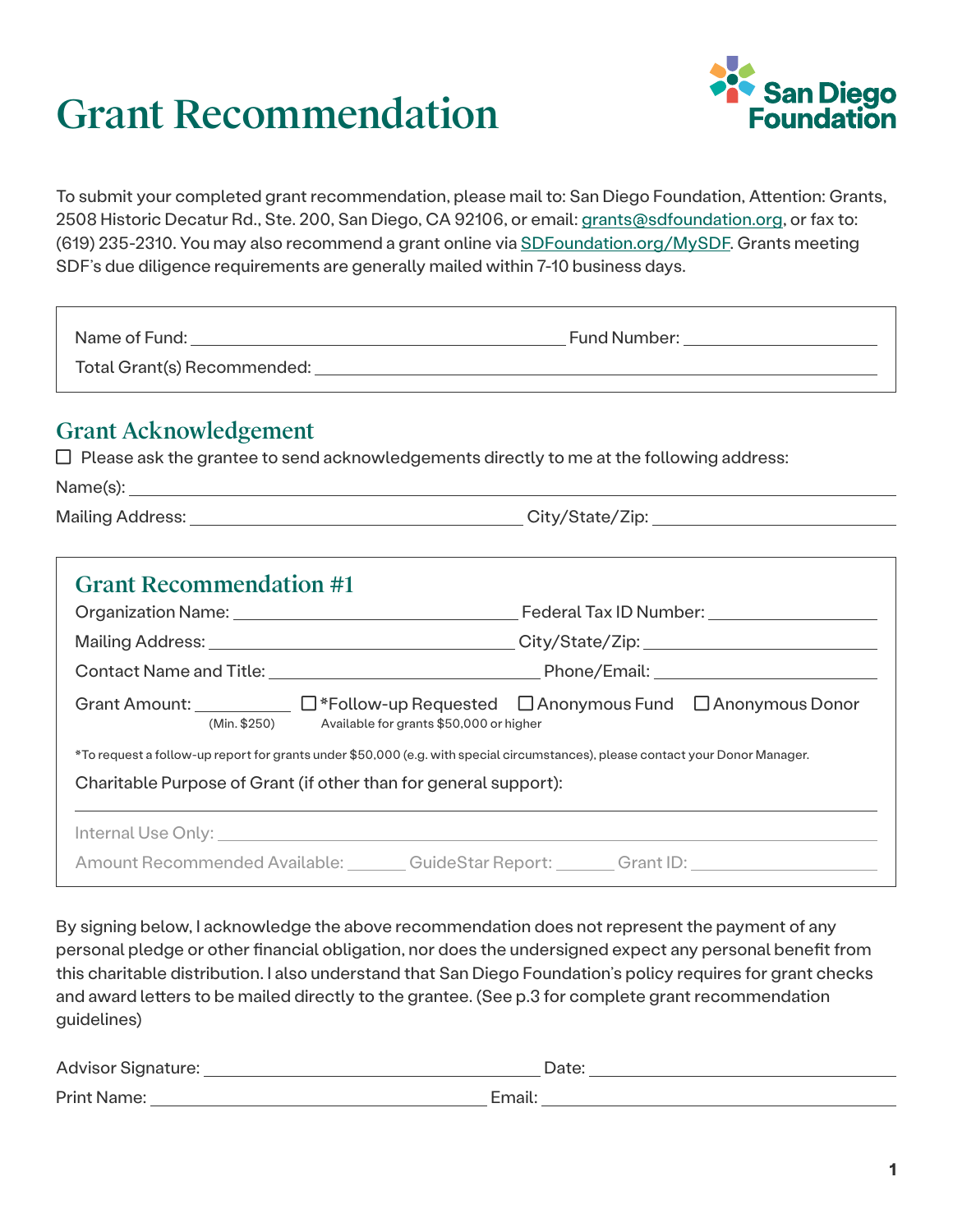| <b>Grant Recommendation #2</b>                                                                                                                                                                                                                                                         |  |  |
|----------------------------------------------------------------------------------------------------------------------------------------------------------------------------------------------------------------------------------------------------------------------------------------|--|--|
|                                                                                                                                                                                                                                                                                        |  |  |
|                                                                                                                                                                                                                                                                                        |  |  |
|                                                                                                                                                                                                                                                                                        |  |  |
| Grant Amount: _____________ $\Box$ *Follow-up Requested $\Box$ Anonymous Fund $\Box$ Anonymous Donor<br>(Min. \$250) Available for grants \$50,000 or higher                                                                                                                           |  |  |
| *To request a follow-up report for grants under \$50,000 (e.g. with special circumstances), please contact your Donor Manager.                                                                                                                                                         |  |  |
| Charitable Purpose of Grant (if other than for general support):                                                                                                                                                                                                                       |  |  |
|                                                                                                                                                                                                                                                                                        |  |  |
| Amount Recommended Available: Cambridge Coulde Star Report: Cambridge Crant ID:                                                                                                                                                                                                        |  |  |
|                                                                                                                                                                                                                                                                                        |  |  |
| <b>Grant Recommendation #3</b>                                                                                                                                                                                                                                                         |  |  |
|                                                                                                                                                                                                                                                                                        |  |  |
|                                                                                                                                                                                                                                                                                        |  |  |
|                                                                                                                                                                                                                                                                                        |  |  |
| Grant Amount:<br>Grant Amount:  Grant Amount:  Grant Amount:  Composity Contract Contract Contract Contract Contract Contract Contract Contract Contract Contract Contract Contract Contract Contract Contract Contract Contra<br>(Min. \$250) Available for grants \$50,000 or higher |  |  |
| *To request a follow-up report for grants under \$50,000 (e.g. with special circumstances), please contact your Donor Manager.<br>Charitable Purpose of Grant (if other than for general support):                                                                                     |  |  |
|                                                                                                                                                                                                                                                                                        |  |  |
| Internal Use Only: with the contract of the contract of the contract of the contract of the contract of the contract of the contract of the contract of the contract of the contract of the contract of the contract of the co                                                         |  |  |
| Amount Recommended Available: GuideStar Report: Grant ID:                                                                                                                                                                                                                              |  |  |
|                                                                                                                                                                                                                                                                                        |  |  |
| <b>Grant Recommendation #4</b>                                                                                                                                                                                                                                                         |  |  |
|                                                                                                                                                                                                                                                                                        |  |  |
| Mailing Address: Mailing Address: Mailing Address: Mailing Address: Mailing Address: Mailing Address: Mailing Support of the Mailing Support of the Mailing Support of the Mailing Support of the Mailing Support of the Maili                                                         |  |  |
|                                                                                                                                                                                                                                                                                        |  |  |
| Grant Amount:<br>Grant Amount:  Grant Amount:  Grant Amount:  Composity Contract Contract Contract Contract Contract Contract Contract Contract Contract Contract Contract Contract Contract Contract Contract Contract Contra<br>(Min. \$250) Available for grants \$50,000 or higher |  |  |
| *To request a follow-up report for grants under \$50,000 (e.g. with special circumstances), please contact your Donor Manager.                                                                                                                                                         |  |  |
| Charitable Purpose of Grant (if other than for general support):                                                                                                                                                                                                                       |  |  |
| Internal Use Only: <u>Alexander State of Australian Control Control Control Control Control Control Control Control Control Control Control Control Control Control Control Control Control Control Control Control Control Cont</u>                                                   |  |  |
| Amount Recommended Available: GuideStar Report: Grant ID: Grant ID:                                                                                                                                                                                                                    |  |  |

Reminder: SDF cannot fulfill pledges, pay for memberships, or incur benefits (e.g. event dinners or purchase tickets)